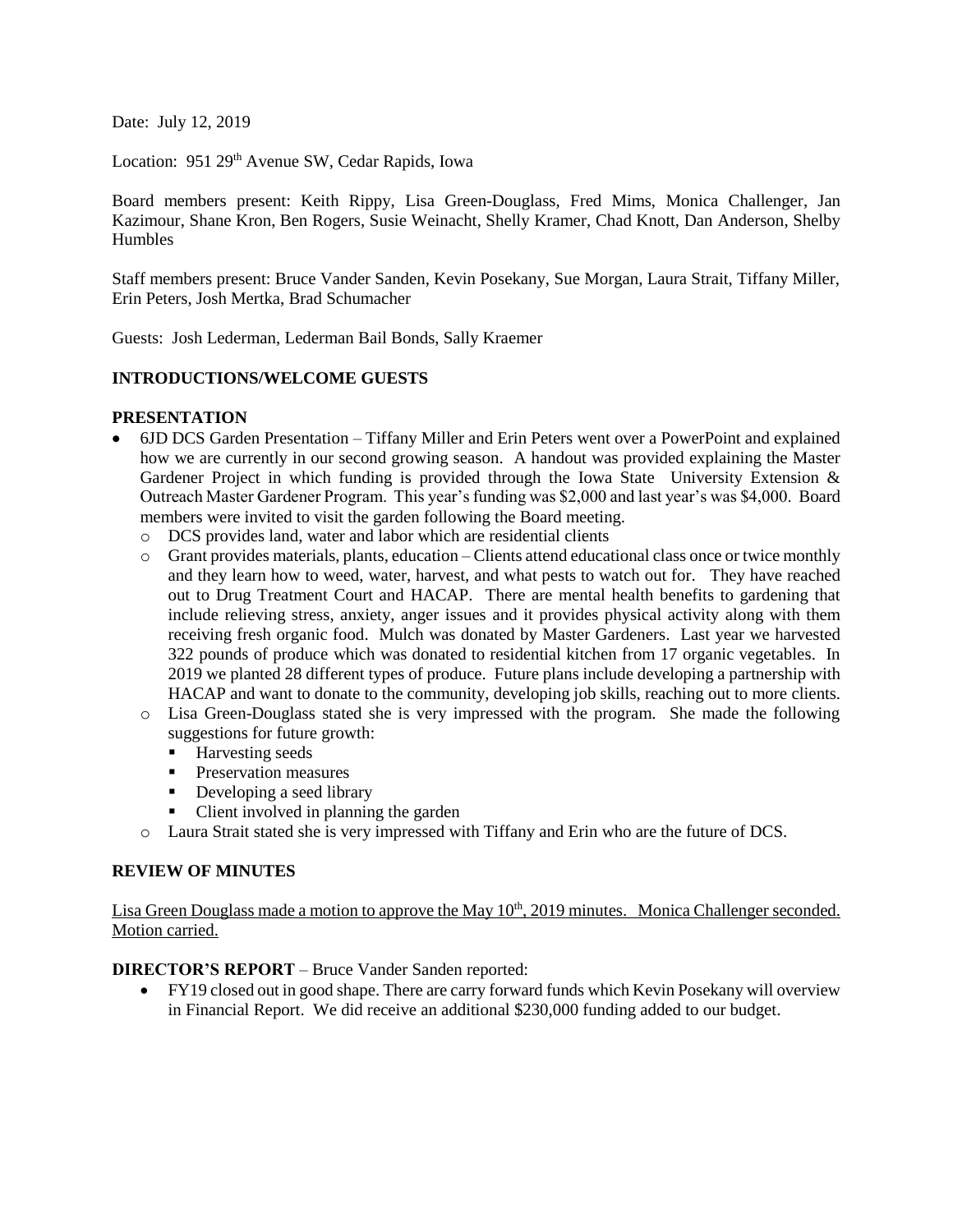# **BOARD OF DIRECTORS MEETING**

**July 12, 2019 – Page 2**

- New DOC Director -Dr. Beth Skinner, she has a wealth of knowledge. She started in the  $6<sup>th</sup>$  Judicial District DCS as a Residential Officer at Hope House and worked her way up to Probation/Parole Supervisor. She is well versed in Community Based Corrections.
- The Poland trip was very productive. The correctional conference was well attended and many visits were made to CJ agencies in many jurisdictions. There was some discussion with economic development organizations. The requirement of asking applicants about their criminal past was not the norm in Poland. They will be sending a delegation here at the end of September.
- Ruth Zanoni, JD with Just Connect Iowa sent out an email regarding a Restorative Justice Reform training with speaker Kay Pranis who is internationally known, being held at the Cedar Rapids Library on July 17<sup>th</sup>  $\omega$  6:30 p.m. She is looking to do more work on this. An email will be sent to the Board regarding this training.
- Attended a LE roundtable coordinated by Linn County Board of Supervisor Stacy Walker. It has been meeting for some time and I was invited to join the group. There current focus is addressing youth violence.

# **FISCAL REPORT – Kevin Posekany reported:**

- FY19 April and May on pages 4 and 5. Revenues at 98% collected. NOTE: Federal rent was one of the highest months; Jail Diversion grant a little behind but they are 3 months behind as they pay quarterly. Expenditures at 86% - 3 payrolls remaining to cover this fiscal year. NOTE: Equipment category – replaced HRU vehicle.
- FY20 Budget State Appropriation \$230,000K higher, \$145,000 and funding a Community Treatment Coordinator (CTC) position, small amount for costs of Google. We are carrying forward approximately \$550,000 through May. We have 60 days following June  $30<sup>th</sup>$  to pay all FY19 bills. We are upgrading the sprinkler system, which will include residential sprinklers, received \$150,000 from Legislature. Expenditures - 176 positions which includes new CTC. Personnel Travel Instate category includes \$60,000 for training. Food budget remains the same. Outside Repairs includes fire alarm and sprinkler system; we currently have a significantly old fire alarm panel.

Keith Rippy asked what is included in the Professional Services category – Kevin explained items such as PREA audit, contracts for nursing and ASAC.

Bruce Vander Sanden stated when we build our budget we are realistic with expenses and conservative when projecting revenues.

# Ben Rogers made a motion to approve the FY 19 April and May fiscal reports. Dan Anderson seconded. Motion carried.

Susie Weinacht made a motion to approve the FY20 budget. Fred Mims second. Motion carried.

# **ADVISORY COMMITTEE REPORTS**

Southern (next meeting 8/13/19) Northern (next meeting 7/16/19) Client Services (next meeting 7/18/19) Law Enforcement (held  $6/5/19$ ) See pages 7 & 8 – Shane Kron stated meeting was on employee recruitment and how to retain employees. Cultural Competency (next meeting 9/12/19)